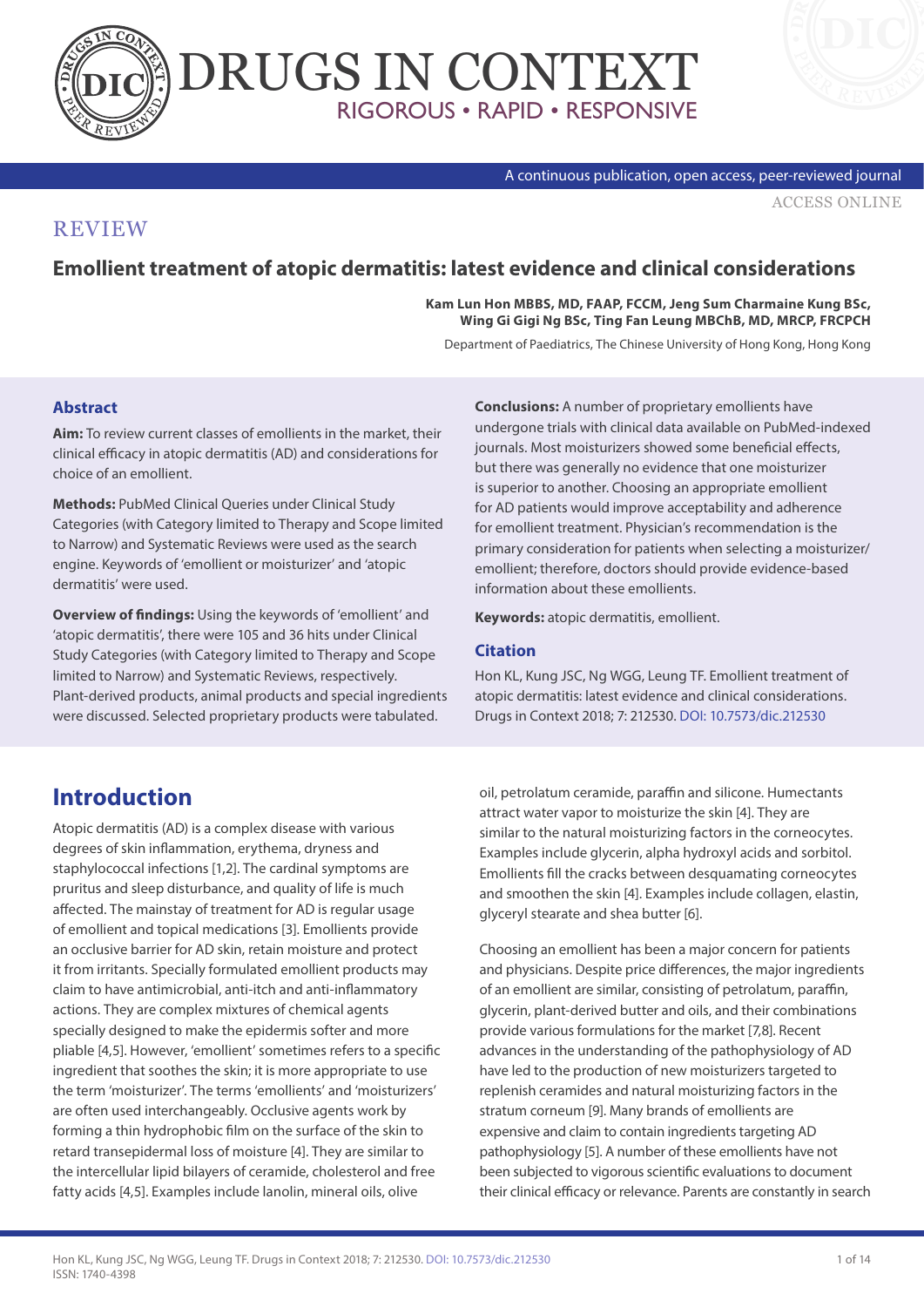of an ideal emollient that they will find acceptable for use on their children [7]. We previously tested a number of commercial products and noted patient factors – namely, preference and acceptability – may influence outcomes of topical treatment independent of ingredients in these products [7].

This overview aims to discuss current classes of emollients in the market, clinical evidence and considerations for choice of an emollient.

# **Methods**

PubMed Clinical Queries under Clinical Study Categories (with Category limited to Therapy and Scope limited to Narrow) and Systemic Reviews were used as the search engine to identify relevant publications for this overview. The keywords 'emollient or moisturizer' and 'atopic dermatitis' were used. The reference lists of some of these publications were reviewed to further identify relevant papers.

## **Overview**

Using the keywords 'emollient' and 'atopic dermatitis', there were 105 and 36 hits under Clinical Study Categories (with Category limited to Therapy and Scope limited to Narrow) and Systematic Reviews, respectively. Relevant publications are cited in Table 1 and in other sections accordingly.

Selecting an appropriate emollient for a patient is critical, as it is the fundamental treatment for AD. In one survey, aqueous cream was the most commonly used emollient, with petroleumderived products the next. When comparing aqueous cream with other emollients, aqueous cream users had lower product acceptability and measurably lower skin hydration [8]. Aqueous cream has been known to contain sodium lauryl sulfate (SLS) that can cause skin irritation. Tsang and colleagues reported that chronic use of aqueous cream can cause reduction in stratum corneum thickness and an increase in transepidermal water loss (TEWL) measurements [10]. Treatment with aqueous cream is associated with increased desquamatory and inflammatory protease activity [11]. Aqueous cream BP should not be used as a leave-on emollient in patients with AD [12]. Other than aqueous cream, commercial products available in the market may contain allergens. Common allergens in emollients include fragrances and tocopherol [13]. Eczematous skin may be prone to secondary sensitization and further damage with frequent application of some of the emollients.

Essential oils have recently shown potential therapeutic effects in treating dermatitis or other health conditions. The North American Contact Dermatitis Group tested three fragrance markers and six types of common essential oils, including teatree oil, which is often claimed to have anti-inflammatory effects for AD patients. In the study, tea-tree oil was identified to be accounted for 45% of positive reactions among the subjects who were sensitized to essential oils. More than half of the reactions were strong and with definite/probable clinical relevance [14].

Currently, most skin-care products are commonly labeled as 'dermatologically tested'. Such labeling may be misleading to users. A group conducted a small survey on companies that label their products as 'dermatologically tested' and requested testing information from these companies. Of the 25 companies responded, only 4 disclosed the number of subjects tested; 5 said their products had been tested on human skin, but the nature of the tests were not clarified. Thirteen of the companies said a dermatologist was involved in the testing at some point [15]. The investigators also noted that products claiming to be 'fragrance free' may also contain a fragrance cross-reactor or botanical ingredient [13].

The advertised prices for emollients for AD can vary. Xu and colleagues showed that best-selling moisturizer products ranged from \$0.10 to \$9.51 per ounce in the USA. Of the 174 products studied, only 12% were allergen free as described by the North American Contact Dermatitis Group. In addition, products with the claim of 'dermatologist recommended' or 'phthalate free' had a higher median price per ounce than products without the claim [13].

Various emollient products have been marketed to treat eczema with claim of therapeutic effect. Common ingredients in emollients include petroleum products, glycerin, fatty acids and plant oils. An ideal emollient should contain a combination of occlusive agents to slow down water loss, humectants to increase capacity to withhold moisture and lubricants to reduce friction against skin. As well as the general moisturizing/ water-trapping ingredients, it is common to find other herbal/ animal-derived active ingredients added into commercial emollients for supposed advanced beneficial effects. We previously tabulated published data on a number of moisturizers/emollients [6]. Selected proprietary moisturizers/ emollients and their claimed ingredients are described in the present paper for comparison (Table 1).

# **Plant-derived products**

#### Aloe vera

Aloe vera is a stemless, succulent plant with juicy flesh commonly used in the skin-care industry [16]. Other than its moisturizing property, its extracts possess antibacterial and antifungal actions that may aid in preventing secondary infection for AD patients [17,18]. Though this plant has a list of claimed healing properties, to the authors' best knowledge, there are no control-based trials on AD patients. Most of the clinical trials with aloe vera were done in the field of diabetes and gastrointestinal conditions. The most relevant studies relating aloe vera in AD are two animal studies that were published in 2010 and 2015 [19,20]. Both studies investigated the effect of aloe vera on the immunoglobulin E levels in their AD animal models, though with contrasting results. The group that applied aloe vera extract topically on AD-induced Balb/c mice for 10 days measured a significant reduction in serum IgE levels compared with the placebo control [19]. On the other hand, the group that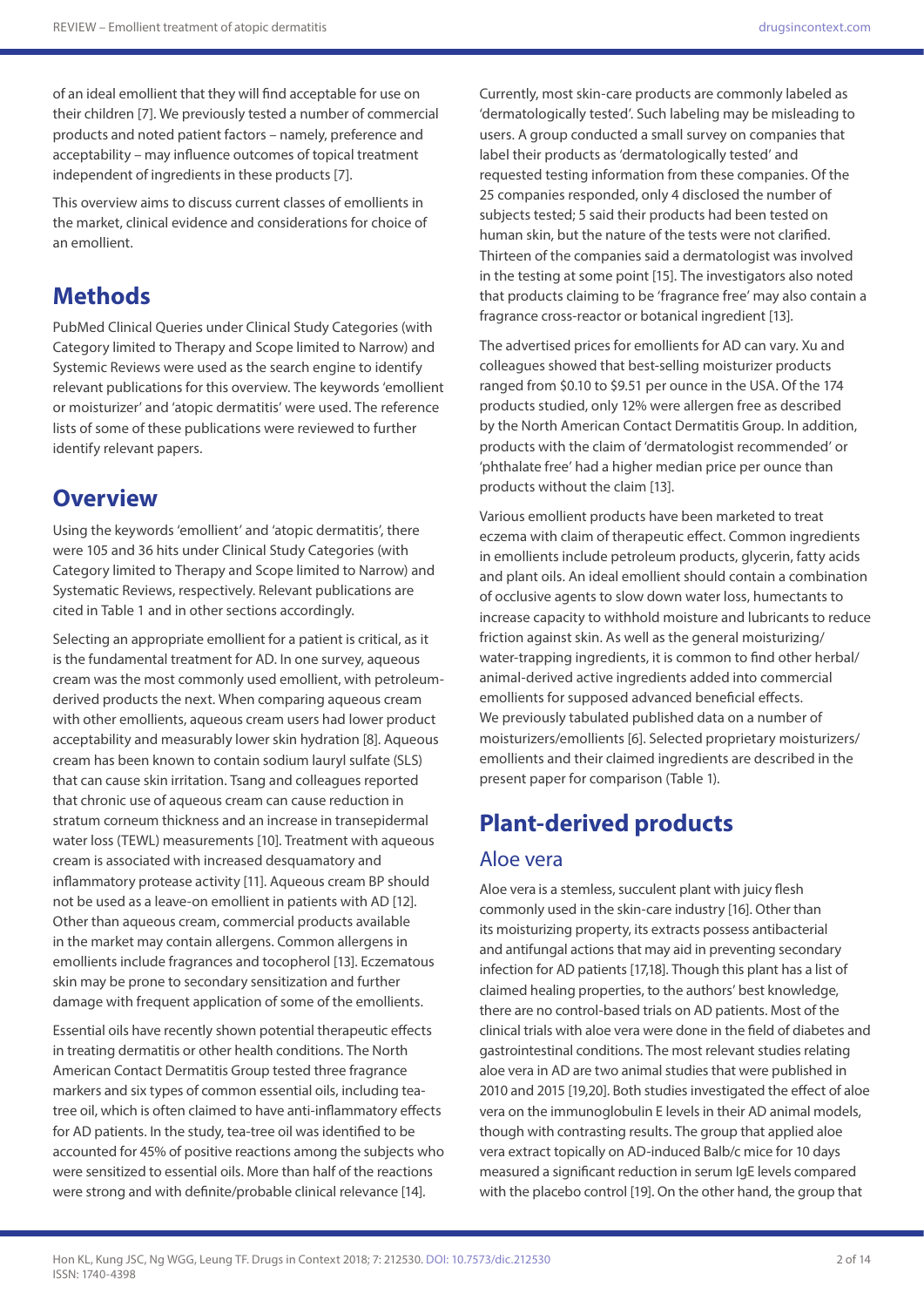| Moisturizer                                                                                 | Include                               |                                                    | List of ingredients                                                                                                                                                                                                                                                                                                                                                                                                                                                                      | Clinical efficacy                                                                                                            | <b>Biophysical effects</b>                                                                                                                                                                                                                        | References              |
|---------------------------------------------------------------------------------------------|---------------------------------------|----------------------------------------------------|------------------------------------------------------------------------------------------------------------------------------------------------------------------------------------------------------------------------------------------------------------------------------------------------------------------------------------------------------------------------------------------------------------------------------------------------------------------------------------------|------------------------------------------------------------------------------------------------------------------------------|---------------------------------------------------------------------------------------------------------------------------------------------------------------------------------------------------------------------------------------------------|-------------------------|
|                                                                                             | ້ ຈ<br>$\tilde{\blacktriangle}$<br>p" | Claimed active<br>ingredients                      | Other ingredients/excipients                                                                                                                                                                                                                                                                                                                                                                                                                                                             |                                                                                                                              |                                                                                                                                                                                                                                                   |                         |
| Aqueous cream BP<br>$\div$                                                                  |                                       | -Not specified                                     | -Emulsifying ointment, white soft<br>lauryl sulfate, cetostearyl alcohol,<br>phenoxyethanol, purified water<br>paraffin, liquid paraffin, sodium                                                                                                                                                                                                                                                                                                                                         | -Not evaluated                                                                                                               | -Thinning of stratum<br>maturation process<br>enzyme (plasmin &<br>for desquamatory<br>protease activity<br>-Increased TEWL<br>enzymes (KLK5<br>of corneocytes<br>inflammatory<br>& KLK7) and<br>-Disrupted<br>-Increased<br>corneum<br>tryptase) | Mohammed<br>et al. [11] |
| Pte Ltd, Singapore)<br>(Hyphens Pharma<br>Ceradan Cream<br>$\overline{\sim}$                | $\gt$                                 | bispalmitamide MEA<br>-Hydroxypropyl<br>(ceramide) | behenyl alcohol, cetyl alcohol, glycerin,<br>Simmondsia chinensis (jojoba) seed oil,<br>sorbitan stearate, dimethicone, PEG-6,<br>trideceth-12, sodium lauroyl lactylate,<br>pentylene glycol, beeswax, squalane,<br>butylene glycol, cyclopentasiloxane,<br>PEG-60 glyceryl isostearate, glyceryl<br>PEG-32, phenoxyethanol, carbomer,<br>-Water, hydrogenated polydecene,<br>xanthan gum, ethylhexylglycerin,<br>stearate, linoleic acid, cholesterol,<br>tocopherol, sodium hydroxide | and PEST scores be-11.46<br>mean change of SCORAD<br>-A statistically significant<br>and -1.33 respectively<br>over 12 weeks | -Not evaluated                                                                                                                                                                                                                                    | et al. [42]<br>Koh      |
| Moisturizing Cream<br>Alby-sur-Chéran,<br>(Laboratoires<br>Galderma,<br>Cetaphil<br>France) |                                       | -Not specified                                     | tocopheryl acetate, acrylates/C10-30 alkyl<br>glycol, disodium EDTA, sodium hydroxide<br>glyceryl acrylate copolymer, propylene<br>-Water, glycerin, petrolatum, dicaprylyl<br>cetyl alcohol, Prunus amygdalus dulcis<br>ether, dimethicone, glyceryl stearate,<br>acrylate crosspolymer, dimethiconol,<br>(sweet almond) oil, PEG-30 stearate,<br>benzyl alcohol, phenoxyethanol,                                                                                                       | SCORAD after 2 weeks of<br>improvement in<br>-No significant<br>application                                                  | for transepidermal<br>hydration but not<br>was found in skin<br>improvement<br>-Significant<br>water loss                                                                                                                                         | et al. [61]<br>Hon      |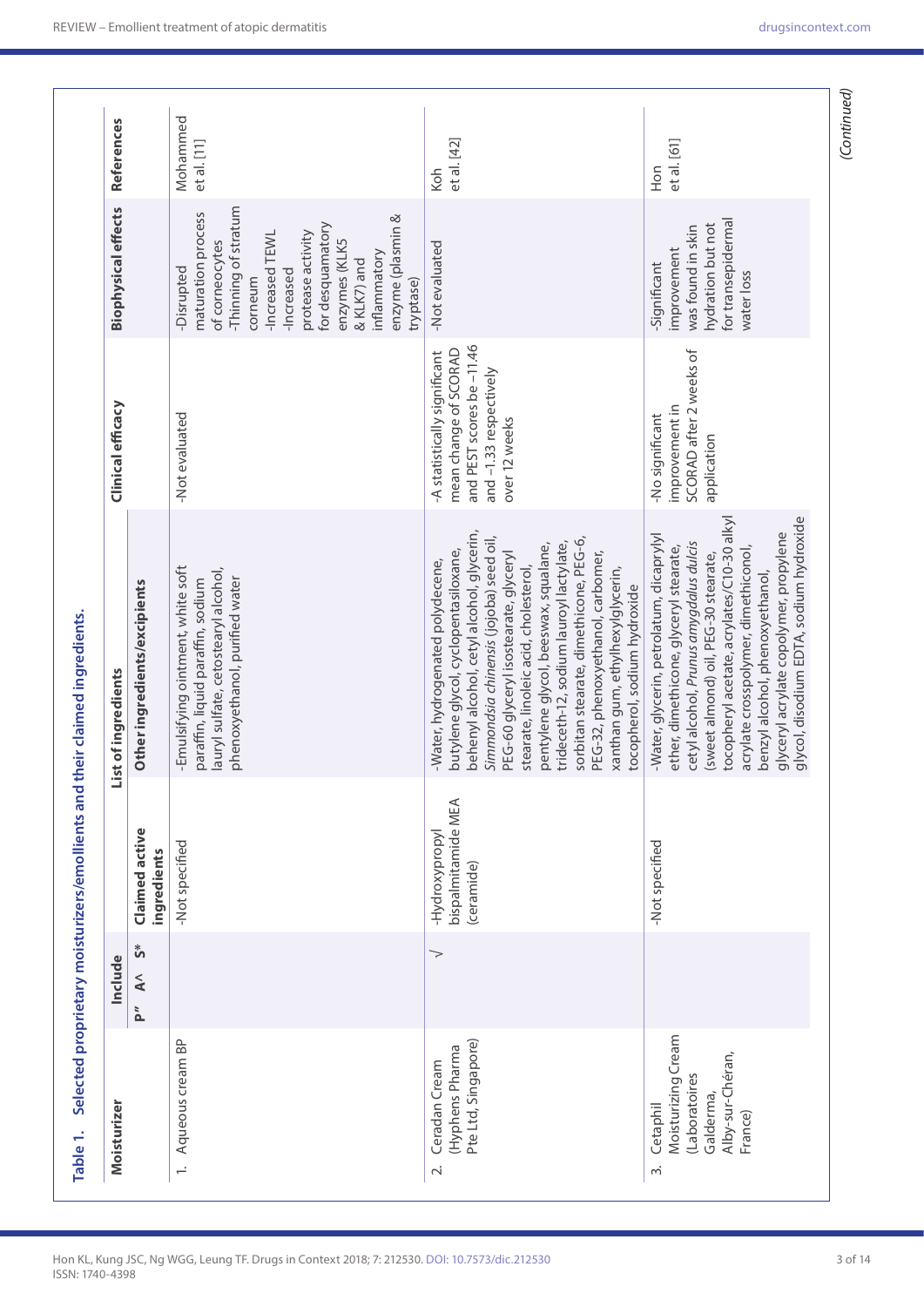| References                 |                                  | et al. [41]<br>Hon                                                                                                                                                                                                                                                                                                                                                                                                                                                                                                              | et al. [62]<br>Wirén                                                                                                                                                                                                                                                                                                                                       | et al. [45]<br>Hon                                                                                                                                                                                                                                                                                                                                                                                                                                                             |
|----------------------------|----------------------------------|---------------------------------------------------------------------------------------------------------------------------------------------------------------------------------------------------------------------------------------------------------------------------------------------------------------------------------------------------------------------------------------------------------------------------------------------------------------------------------------------------------------------------------|------------------------------------------------------------------------------------------------------------------------------------------------------------------------------------------------------------------------------------------------------------------------------------------------------------------------------------------------------------|--------------------------------------------------------------------------------------------------------------------------------------------------------------------------------------------------------------------------------------------------------------------------------------------------------------------------------------------------------------------------------------------------------------------------------------------------------------------------------|
| <b>Biophysical effects</b> |                                  | reported very good/<br>significant increase<br>acceptability over<br>from 30.7 (a.u.) to<br>the subjects who<br>36.0 (a.u.) among<br>the two-thirds of<br>in skin hydration<br>good product<br>-A statistically<br>14 days                                                                                                                                                                                                                                                                                                      | -Not evaluated                                                                                                                                                                                                                                                                                                                                             | significantly after<br>4 weeks, with no<br>deterioration in<br>Skin hydration<br>TEWL loss.<br>improved                                                                                                                                                                                                                                                                                                                                                                        |
| Clinical efficacy          |                                  | reported very good/good<br>SCORAD from 31.5 to 25.7<br>-A statistically significant<br>among the two-thirds<br>decrease in objective<br>product acceptability<br>of the subjects who<br>over 14 days                                                                                                                                                                                                                                                                                                                            | eczematous area to >180<br>days (duration of study)<br>AD relapse on previous<br>compared with 30 days<br>Statistically significant<br>delayed mean time of<br>for the no treatment<br>dronb                                                                                                                                                               | measured by SCORAD<br>in eczema severity<br>or quality of life as<br>-No deterioration<br>and CDLQI.                                                                                                                                                                                                                                                                                                                                                                           |
| List of ingredients        | Other ingredients/excipients     | allantoin, panthenol, disodium ethylene<br>polyacrylate, caprylyl glycol, citric acid,<br>dimethiconol, disodium EDTA, sodium<br>dicocamide PEG-15 disulfate, glyceryl<br>stearate citrate, ceteareth-20, sodium<br>oil, pentylene glycol, Butyrospermum<br>cyclopentasiloxane, cetearyl alcohol,<br>-Water, glycerin, caprylic triglyceride,<br>Helianthus annuus (sunflower) seed<br>behenyl alcohol, glyceryl stearate,<br>tocopheryl acetate, niacinamide,<br>parkii (shea butter), sorbitol,<br>hyaluronate, cetyl alcohol | propylene glycol, carbomer, dimethicone,<br>hard paraffin, glycerol polymetacrylate,<br>-Fractionated coconut oil, emulsifying<br>methyl parahydroxybenzoate (E 218),<br>propyl parahydroxybenzoate (E 216),<br>sodium lactate solution, lactic acid,<br>glyceryl stearate, polyoxyethylene<br>wax, hydrogenated canola oil<br>stearate and purified water | dimethicone, cyclopentasiloxane, dextrin<br>palmitate, dimethicone, dipentaerythrityl<br>hexahydroxystearate, glycerin, isostearyl<br>oil, PEG-12 dimethicone, polyglyceryl-2<br>dicaprate, PEG-5 hydrogenated castor<br>-Allantoin, bis-methoxypropylamido<br>squalene, succinic acid, tocopherol,<br>isodocosane, butylene glycol, cetyl<br>glyceryl ether, magnesium sulfate,<br>methyl paraben, neopentyl glycol<br>diisostearate, sodium hydroxide,<br>trisiloxane, water |
|                            | Claimed active<br>ingredients    | (ceramide precursor)<br>(natural moisturizing<br>(natural moisturizing<br>-Hydroxypalmitoyl<br>Sodium PCA<br>sphinganine<br>-Arginine<br>factors)<br>factors)                                                                                                                                                                                                                                                                                                                                                                   | -Urea                                                                                                                                                                                                                                                                                                                                                      | U<br>palmitamide (syntheti<br>-Eucalyptus globulus<br>propyleneglycol-<br>pseudoceramide)<br>hydroxyethyl-<br>leaf extract<br>$-$ Cety $-$                                                                                                                                                                                                                                                                                                                                     |
| Include                    | ້ຳ<br>$\tilde{\mathbf{A}}$<br>p" | >                                                                                                                                                                                                                                                                                                                                                                                                                                                                                                                               | $\gt$                                                                                                                                                                                                                                                                                                                                                      | $\gt$<br>>                                                                                                                                                                                                                                                                                                                                                                                                                                                                     |
| Moisturizer                |                                  | Lotion(Galderma<br>RESTORADERM<br>Skin Restoring<br>Thronhill, ON,<br>Canada Inc.,<br>Cetaphil<br>Canada)<br>4                                                                                                                                                                                                                                                                                                                                                                                                                  | Canoderm cream<br>Upplands Väsby,<br>5% (ACO Hud,<br>Sweden)<br>ட்                                                                                                                                                                                                                                                                                         | Curel Moisture<br>Tokyo, Japan)<br>Corporation,<br>cream (Kao<br>Ó                                                                                                                                                                                                                                                                                                                                                                                                             |

ISSN: 1740-4398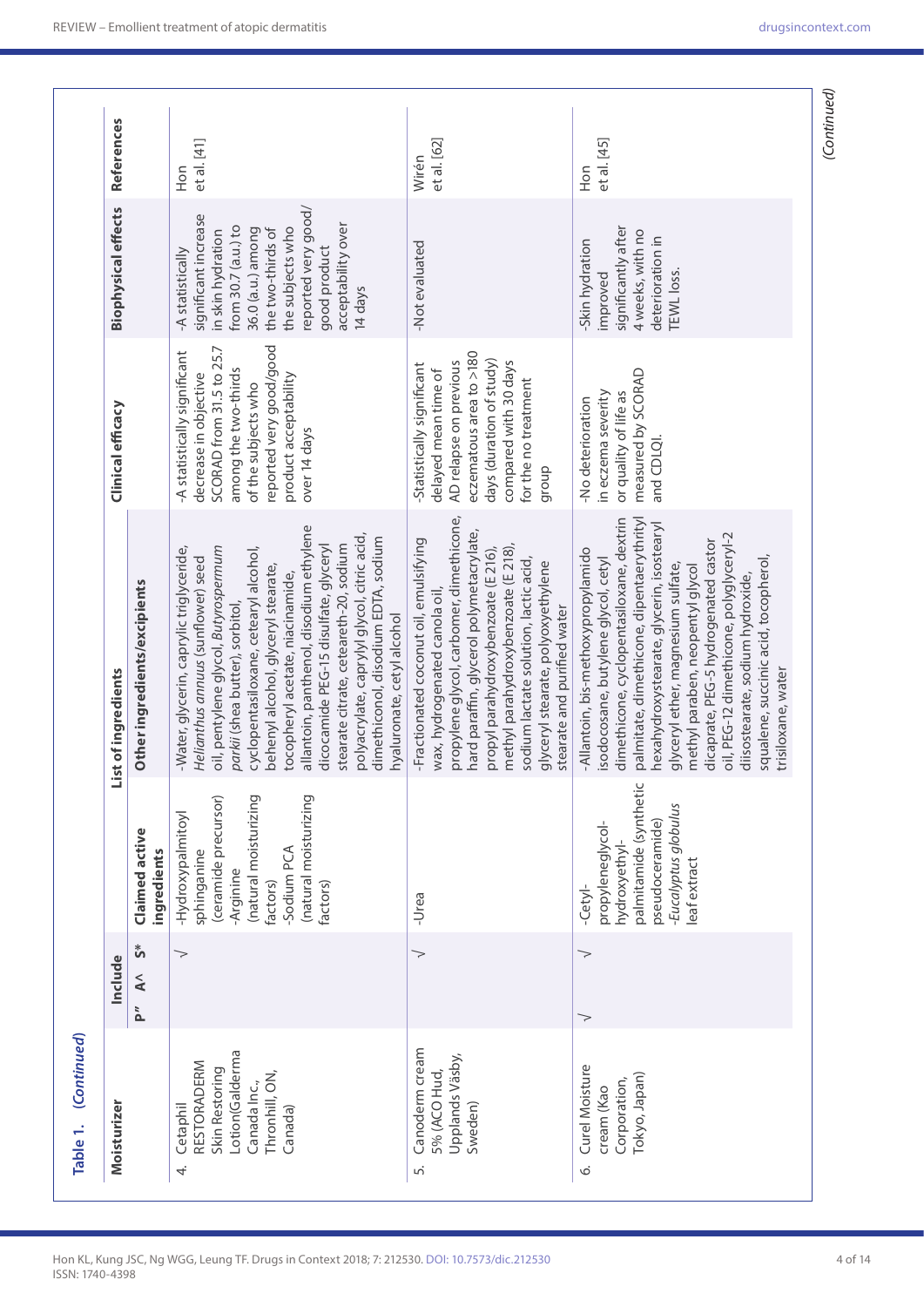| (Continued)<br>Table 1.                                                                                               |                                 |                                                                                                                                       |                                                                                                                                                                                                                                                                                                                                                                                                                                                                                |                                                                                                                                                                                                                                                                                                                                                                                                                                                                        |                                                                                                                                                                                                                                                             |                        |
|-----------------------------------------------------------------------------------------------------------------------|---------------------------------|---------------------------------------------------------------------------------------------------------------------------------------|--------------------------------------------------------------------------------------------------------------------------------------------------------------------------------------------------------------------------------------------------------------------------------------------------------------------------------------------------------------------------------------------------------------------------------------------------------------------------------|------------------------------------------------------------------------------------------------------------------------------------------------------------------------------------------------------------------------------------------------------------------------------------------------------------------------------------------------------------------------------------------------------------------------------------------------------------------------|-------------------------------------------------------------------------------------------------------------------------------------------------------------------------------------------------------------------------------------------------------------|------------------------|
| Moisturizer                                                                                                           | Include                         |                                                                                                                                       | List of ingredients                                                                                                                                                                                                                                                                                                                                                                                                                                                            | Clinical efficacy                                                                                                                                                                                                                                                                                                                                                                                                                                                      | <b>Biophysical effects</b>                                                                                                                                                                                                                                  | References             |
|                                                                                                                       | $\mathbf{S}^*$<br>$\leq$<br>p." | Claimed active<br>ingredients                                                                                                         | Other ingredients/excipients                                                                                                                                                                                                                                                                                                                                                                                                                                                   |                                                                                                                                                                                                                                                                                                                                                                                                                                                                        |                                                                                                                                                                                                                                                             |                        |
| Curel Moisture<br>Tokyo, Japan)<br>Corporation,<br>cream (Kao<br>$\ddot{\sim}$                                        | $\gt$<br>$\gt$                  | palmitamide (synthetion<br>Eucalyptus globulus<br>pseudoceramide)<br>propyleneglycol-<br>hydroxyethyl-<br>eaf extract<br>$-$ Cety $-$ | dimethicone, cyclopentasiloxane, dextrin<br>palmitate, dimethicone, dipentaerythrityl<br>nexahydroxystearate, glycerin, isostearyl<br>oil, PEG-12 dimethicone, polyglyceryl-2<br>dicaprate, PEG-5 hydrogenated castor<br>-Allantoin, bis-methoxypropylamido<br>isodocosane, butylene glycol, cetyl<br>squalene, succinic acid, tocopherol,<br>glyceryl ether, magnesium sulfate,<br>methyl paraben, neopentyl glycol<br>diisostearate, sodium hydroxide,<br>trisiloxane, water | -Adverse events reported:<br>SCORAD from 29.1 to 22.0<br>significant improvements<br>-DLQI and POEM showed<br>-A statistically significant<br>reported pruritus after<br>face and discontinued<br>usage at week 4L; one<br>Five patients reported<br>the product at week 3<br>acneiform papules on<br>pruritus and one with<br>decrease in objective<br>at week 2; 2 patients<br>worsen rashes and<br>patient developed<br>warmth sensation<br>over 4 weeks<br>as well | increased from 39.7<br>difference in TEWL<br>Stratum corneum<br>No significant<br>significantly<br>hydration<br>to 49.2                                                                                                                                     | et al. [63]<br>Seghers |
| Decubal <sup>®</sup> original<br>New Jersey, USA)<br>(Actavis Pharma,<br>Inc, Parsippany,<br>clinic cream<br>$\infty$ |                                 | -Anhydrous lanolin<br>Glycerin                                                                                                        | sorbitan monosterate, polysorbate,<br>-Isopropyl myristate, cetyl alcohol,<br>dimethicone, sorbic acid                                                                                                                                                                                                                                                                                                                                                                         | -Not evaluated                                                                                                                                                                                                                                                                                                                                                                                                                                                         | Decubal <sup>®</sup> (compared<br>after 2-3 days within<br>-TEWL not affected<br>significantly using<br>reached a plateau<br>stratum corneum<br>moisturizers) and<br>with the other 2<br>increased most<br>the 7-day study<br>-Hydration of<br>by treatment | Moss [64]              |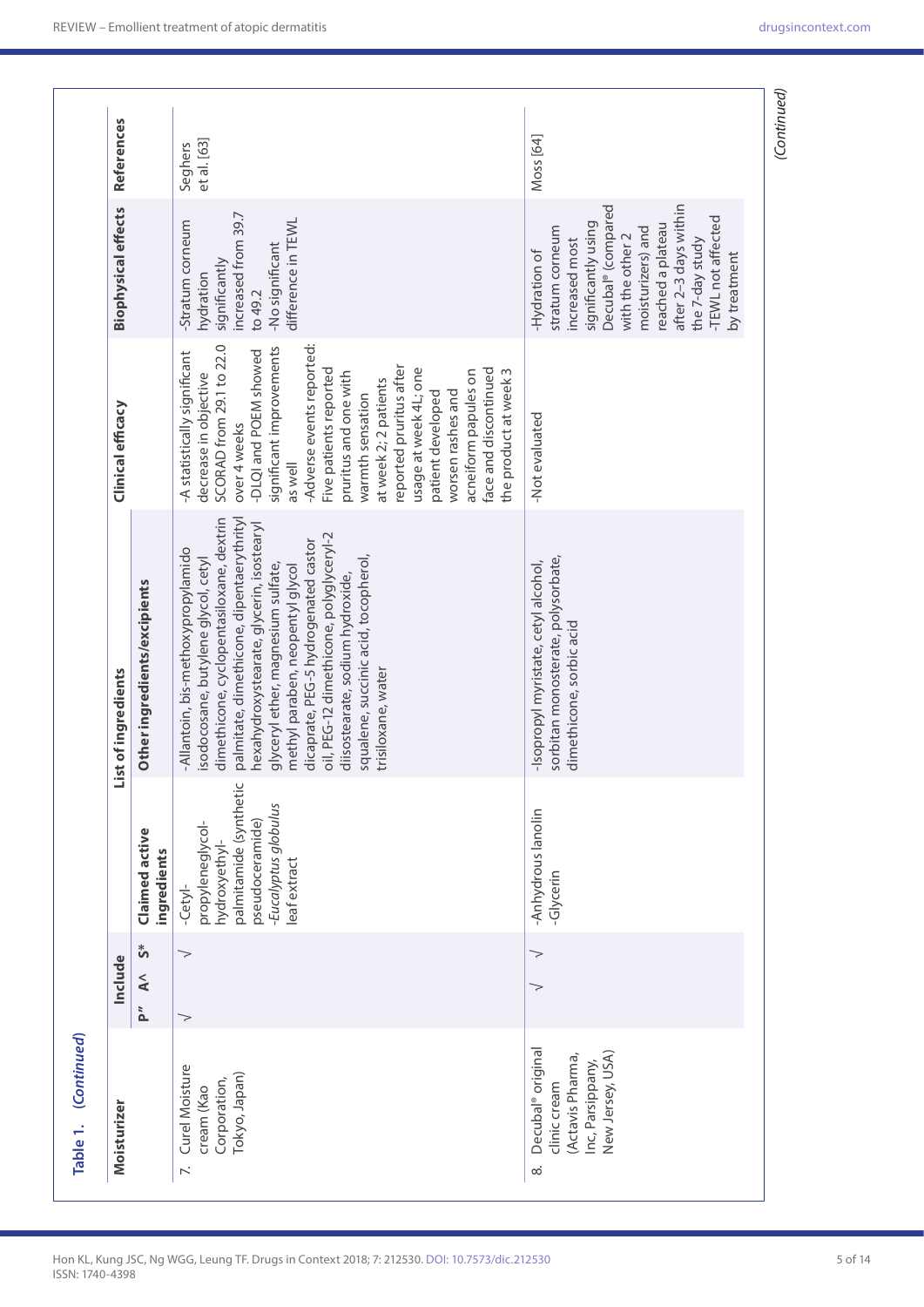| Moisturizer                                                                                                           | Include            |                                                                                                        | ist of ingredients                                                                                                                                                                                                                                                                                                                                                                                               | Clinical efficacy                                                                                                                                                                                                                                           | <b>Biophysical effects</b> | References              |
|-----------------------------------------------------------------------------------------------------------------------|--------------------|--------------------------------------------------------------------------------------------------------|------------------------------------------------------------------------------------------------------------------------------------------------------------------------------------------------------------------------------------------------------------------------------------------------------------------------------------------------------------------------------------------------------------------|-------------------------------------------------------------------------------------------------------------------------------------------------------------------------------------------------------------------------------------------------------------|----------------------------|-------------------------|
|                                                                                                                       | \$<br>$\leq$<br>P" | Claimed active<br>ngredients                                                                           | Other ingredients/excipients                                                                                                                                                                                                                                                                                                                                                                                     |                                                                                                                                                                                                                                                             |                            |                         |
| Ectoin <sup>®</sup> Dermatitis<br>Cream 7% (Bitop<br>AG, Witten,<br>Germany)<br>Ö                                     | $\gt$              | -Ectoin                                                                                                | ceramide-3, squalene, Olea europaea fruit<br>oil, caprylic triglyceride, Butyrospermum<br>hydroxyphenyl propamidobenzoic acid<br>carbomer, Cardiospermum halicacabum<br>glycol, hydroxyethyl cellulose, glycerin,<br>cera, carbomer, xanthan gum, sodium<br>parkii butter, Oryza sativa (rice) bran<br>alanine, pentylene glycol, butylene<br>flower/leaf/vine extract, glycine,<br>Aqua, hydrogenated lecithin, | IGA or self-assessment<br>measured by SCORAD,<br>in AD. Clinical severity<br>-Significant reduction<br>over 28 days                                                                                                                                         | -Not evaluated             | et al. [58]<br>Marini   |
| Plainfield, NJ, USA)<br>pharmacedutical,<br>barrier Emulsion<br>EpiCeram Skin<br>(PuraCap<br>$\dot{\Xi}$              | >                  | Bispalmitamide MEA<br>Conjugated Linoleic<br>Palmitic acid<br>-Cholesterol<br>(Ceramide)<br>Acid (CLA) | acid, xanthan gum, potassium hydroxide,<br>proprietary microencapsulation system),<br>- Purified water, MultiSalTM Neolipids (a<br>disodium EDTA, sorbic acid, Capric acid.<br>dimethicone, phenoxyethanol, citric<br>hydroxypropyl, petrolatum,<br>Glyceryl stearate, squalene,<br>glycerin, PEG-100 stearate,                                                                                                  | propionate cream treated<br>improvements in pruritus<br>and sleeping habits, both<br>no significant difference<br>treatment, though with<br>after 14 and 28 days of<br>Significant reduction<br>from the fluticasone<br>group by 28 days<br>in SCORAD, with | -Not evaluated             | Sugarman<br>et al. [65] |
| Crème (Beiersdorf<br>Eucerin eczema<br>United States)<br>Connecticut,<br>Relief Body<br>Inc, Wilton,<br>$\frac{1}{2}$ |                    | -Colloidal oatmeal                                                                                     | -Aqua, glycerin, Ricinus communis (castor)<br>root extract, ceramide 1,2-hexanediol,<br>glyceryl stearate, caprylic triglyceride,<br>phenoxyethanol, piroctone, olamine,<br>caprylyl glycol, ethylhexylglycerin,<br>PEG-40 stearate, Glycyrrhiza inflata<br>seed oil, mineral oil, cetyl alcohol,<br>octyldodecanol, cetyl palmitate,<br>benzyl alcohol, citric acid                                             | incidence of flare; shorter<br>-78.9% of flares improved<br>and reduced risk of flare<br>compared with control<br>group after 6 months<br>median time to flare<br>or cleared at week 4<br>-Significantly lower<br>-No AE reported in<br>treatment group     | -Not evaluated             | et al. [66]<br>Weber    |

ISSN: 1740-4398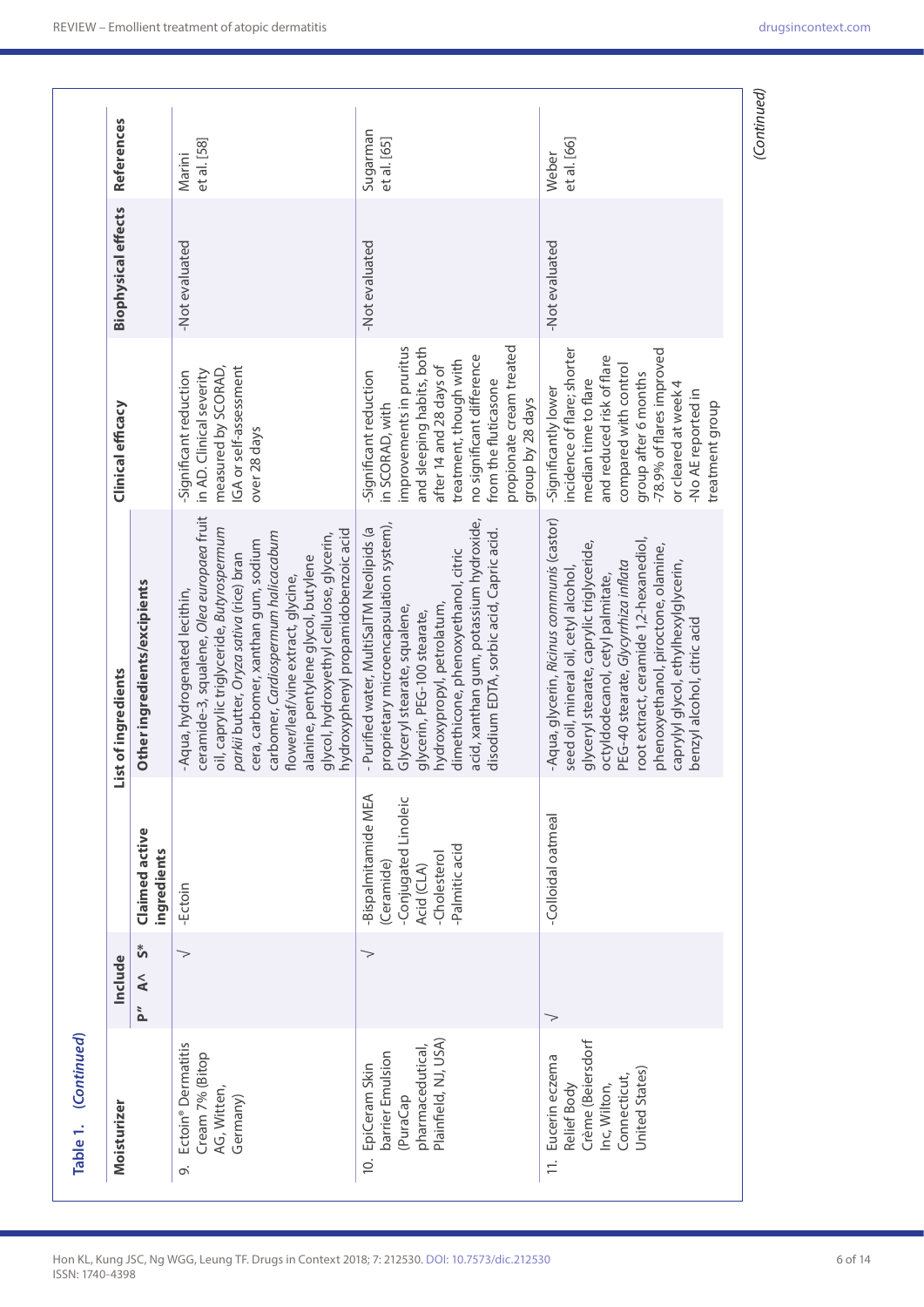| Moisturizer                                                                              | Include             |                                                                                                                                                                                                                                                                                           | List of ingredients                                                                                                                                                                                                                                                                                                                                                                                                                                                                                                                                                                                                                                                                                                                                                                                                                                                                                                                                                                                                                                                                                                                              | Clinical efficacy                                                                                                                                                                                                                                                                                                        | <b>Biophysical effects</b>                                                                                                                          | References             |
|------------------------------------------------------------------------------------------|---------------------|-------------------------------------------------------------------------------------------------------------------------------------------------------------------------------------------------------------------------------------------------------------------------------------------|--------------------------------------------------------------------------------------------------------------------------------------------------------------------------------------------------------------------------------------------------------------------------------------------------------------------------------------------------------------------------------------------------------------------------------------------------------------------------------------------------------------------------------------------------------------------------------------------------------------------------------------------------------------------------------------------------------------------------------------------------------------------------------------------------------------------------------------------------------------------------------------------------------------------------------------------------------------------------------------------------------------------------------------------------------------------------------------------------------------------------------------------------|--------------------------------------------------------------------------------------------------------------------------------------------------------------------------------------------------------------------------------------------------------------------------------------------------------------------------|-----------------------------------------------------------------------------------------------------------------------------------------------------|------------------------|
|                                                                                          | ້ ^<br>$\leq$<br>P" | Claimed active<br>ingredients                                                                                                                                                                                                                                                             | Other ingredients/excipients                                                                                                                                                                                                                                                                                                                                                                                                                                                                                                                                                                                                                                                                                                                                                                                                                                                                                                                                                                                                                                                                                                                     |                                                                                                                                                                                                                                                                                                                          |                                                                                                                                                     |                        |
| Petaling Jaya,<br>(Hoe Pharma,<br>Ezerra cream<br>Malaysia)<br>2.                        | $\gt$               | Saccharide isomerate<br>Butyrospermum parkii<br>extract and Argania<br>spinosa kemel oil)<br>(spent grain wax,<br>-Stimu-tex AS                                                                                                                                                           | ethylhexylglycerin, octadecyl di-t-butyl-4-<br>hydroxyhydrocinnamate, disodium EDTA<br>pentaerythrityl distearate, glycerin,<br>-Water, oleic/linoleic triglyceride,<br>phenoxyethanol, sodium stearyl<br>glutamate, acrylates/ C10-C30<br>cetearyl alcohol, dimethicone<br>alkyl acrylate crosspolymer,<br>hydrogenated polydecene                                                                                                                                                                                                                                                                                                                                                                                                                                                                                                                                                                                                                                                                                                                                                                                                              | CDLQI quality of life score<br>pruritus score in SCORAD<br>-Statistically significant<br>from 6.7 to 6.0, and<br>decrease of mean<br>from 10.0 to 8.0                                                                                                                                                                    | significant change<br>in skin hydration,<br>aureus infection<br>-No statistically<br>transepidermal<br>Staphylococcus<br>water loss, and<br>status. | et al. [6]<br>Hon      |
| York City. NY, USA)<br>Repair Treatment<br>(Receutics, New<br>Hydration &<br>13. Intense | ><br>>              | -sodium hyaluronate<br>-bisabolol (botanical<br>anti-inflammatories)<br>anti-inflammatories)<br>-allantoin (botanical<br>-phytosphingosine<br>-shear butter oil<br>-dimethicone<br>-ceramide 6 II<br>-sodium PCA<br>-ceramide 3<br>-cholesterol<br>-ceramide 1<br>-vitamin B<br>-glycerin | extract, chlorphenesin, pumpkin seed oil,<br>potassium lactate, potassium sorbate, sea<br>Anhydroxylitol, arginine, betaine, Borago<br>officinalis seed oil, butylene glycol, capric<br>gum, hydroxyphenyl propamidobenzoic<br>hydrolyzed align, hydrolyzed sclerotium<br>stevioside, Tamarindus indica seed gum,<br>triglyceride, carbomer, Cardiospermum<br>ceteth-10 phosphate, Chlorella vulgaris<br>Nigella sativa seed oil, octyldodecanol,<br>acid, isosorbide dicaprylate, Laminaria<br>halicacabum extract, cetearyl alcohol,<br>salt, sodium benzoate, sodium lauroyl<br>seed oil, dicetyl phosphate, disodium<br>Gymbopogon schoenanthus oil, carrot<br>EDTA, Echium plantagineum seed oil,<br>ethylhexlyglycerin, glyceryl stearate,<br>phenoxyethanol, polyglutamic acid,<br>lactylate, tomato seed oil, squalene,<br>trehalose, triacetin., urea, Vaccinium<br>sunflower seed oil, unsaponifiables,<br>polyquaternium-51, polysorbate 60,<br>Gymbopogon schoenanthus extract,<br>peg-100 stearate, pentylene glycol,<br>Ormenis multicaulis oil, panthenol,<br>ochroleuca extract, niacinamide,<br>tocopherol, tocopheryl acetate, | scores including irritation,<br>erythema, desquamation,<br>appearance after 2 weeks<br>significant improvement<br>in investigator-assessed<br>on these were provided<br>(but no numerical data<br>lichenification, itching,<br>-Claimed statistically<br>roughness, dryness,<br>in this pilot study)<br>and overall skin | increased by 44%<br>Skin hydration<br>(from 121.12 to<br>181.84) after 2<br>significantly<br>weeks                                                  | et al. [67]<br>Draelos |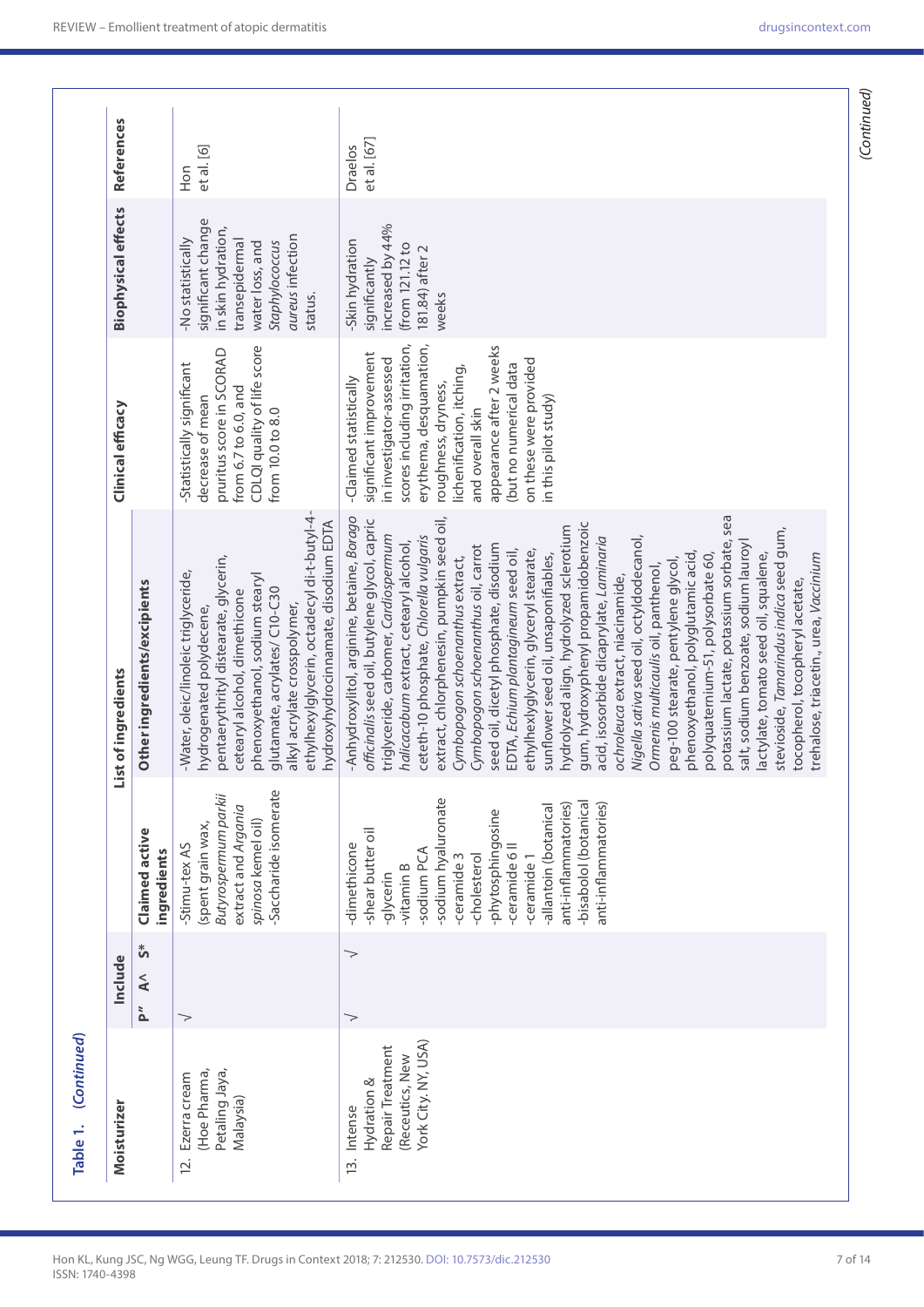| Moisturizer                                                                                                                               | Include            |                                                                                                                                                                          | List of ingredients                                                                                                                                                                                                                                                                                                                                                                                                                                                   | Clinical efficacy                                                                                                                                                                                                                                                                                                                                                      | <b>Biophysical effects</b>                                                                                                                       | References              |
|-------------------------------------------------------------------------------------------------------------------------------------------|--------------------|--------------------------------------------------------------------------------------------------------------------------------------------------------------------------|-----------------------------------------------------------------------------------------------------------------------------------------------------------------------------------------------------------------------------------------------------------------------------------------------------------------------------------------------------------------------------------------------------------------------------------------------------------------------|------------------------------------------------------------------------------------------------------------------------------------------------------------------------------------------------------------------------------------------------------------------------------------------------------------------------------------------------------------------------|--------------------------------------------------------------------------------------------------------------------------------------------------|-------------------------|
|                                                                                                                                           | ້ທ<br>$\leq$<br>ì, | Claimed active<br>ingredients                                                                                                                                            | Other ingredients/excipients                                                                                                                                                                                                                                                                                                                                                                                                                                          |                                                                                                                                                                                                                                                                                                                                                                        |                                                                                                                                                  |                         |
|                                                                                                                                           |                    |                                                                                                                                                                          | xanthan gum, xylitol, xylitylglucoside,<br>cranberry seed oil, grape-seed oil,<br>corn starch modified, zinc citrate                                                                                                                                                                                                                                                                                                                                                  |                                                                                                                                                                                                                                                                                                                                                                        |                                                                                                                                                  |                         |
| Research Triangle<br>Laboratories Inc,<br>Park, NC, USA)<br>Cream (Stiefel<br>Physiogel A.I.<br>$\overline{4}$                            | $\gt$              | -Palmitamide MEA<br>-Acetamide MEA<br>(PEA)                                                                                                                              | cellulose, carbomer, sodium carbomer,<br>oil, Elaeis guineensis oil, hydrogenated<br>oil, glycerin, pentylene glycol, Olus<br>lecithin, squalene, betaine,<br>Aqua, Olea europaea fruit<br>sarcosine, hydroxyethyl<br>xanthan gum                                                                                                                                                                                                                                     | questionnaires after both<br>and dryness, significantly<br>significantly according to<br>-Sleep quality improved<br>scale and patients' self-<br>patients' self-assessing<br>assessments after both<br>-Intensity of erythema,<br>scaling, lichenification,<br>reduced, assessed by<br>pruritus, excoriation,<br>physicians' 4-point<br>6 and 38 days<br>6 and 38 days | -Not evaluated                                                                                                                                   | et al. [68]<br>Eberlein |
| Rathnew, Ireland)<br>emollient cream<br>(Naturalife Ltd,<br>Suvex Soothe<br>15.                                                           | $\gt$              | -Ascophyllum nodosum<br>(Norwegian kelp) plant<br>-Aloe vera leaf juice<br>-Rose hip seed oil,<br>-Capuacu butter<br>-Rice bran oil<br>-Shea butter<br>powder<br>extract | zinc PCA, Tocopherol, sodium benzoate,<br>Cyamopsis tetragonoloba gum, Plantago<br>ohenoxyethanol, Echium plantagineum<br>lanceolata (lamb's tongue) leaf extract,<br>Cardiospermum halicacabum (balloon)<br>gluconolactone, sodium polyacrylate,<br>(sunflower) seed oil, unsaponifiables,<br>sorbitan olivate, cetearyl olivate,<br>Water, octyldodecanol, glycerin,<br>plant extract, Helianthus annuus<br>(purple viper's bugloss) seed oil<br>potassium sorbate. | -Not evaluated                                                                                                                                                                                                                                                                                                                                                         | firmness, erythema,<br>skin elasticity and<br>-TEWL, hydration,<br>and smoothness<br>skin roughness<br>improved over<br>statistically<br>14 days | Wakeman<br>et al. [69]  |
| *Special/synthetic claimed-active ingredients.<br>^Animal derived claimed-active ingredient.<br>"Plant derived claimed-active ingredient. |                    |                                                                                                                                                                          |                                                                                                                                                                                                                                                                                                                                                                                                                                                                       |                                                                                                                                                                                                                                                                                                                                                                        |                                                                                                                                                  |                         |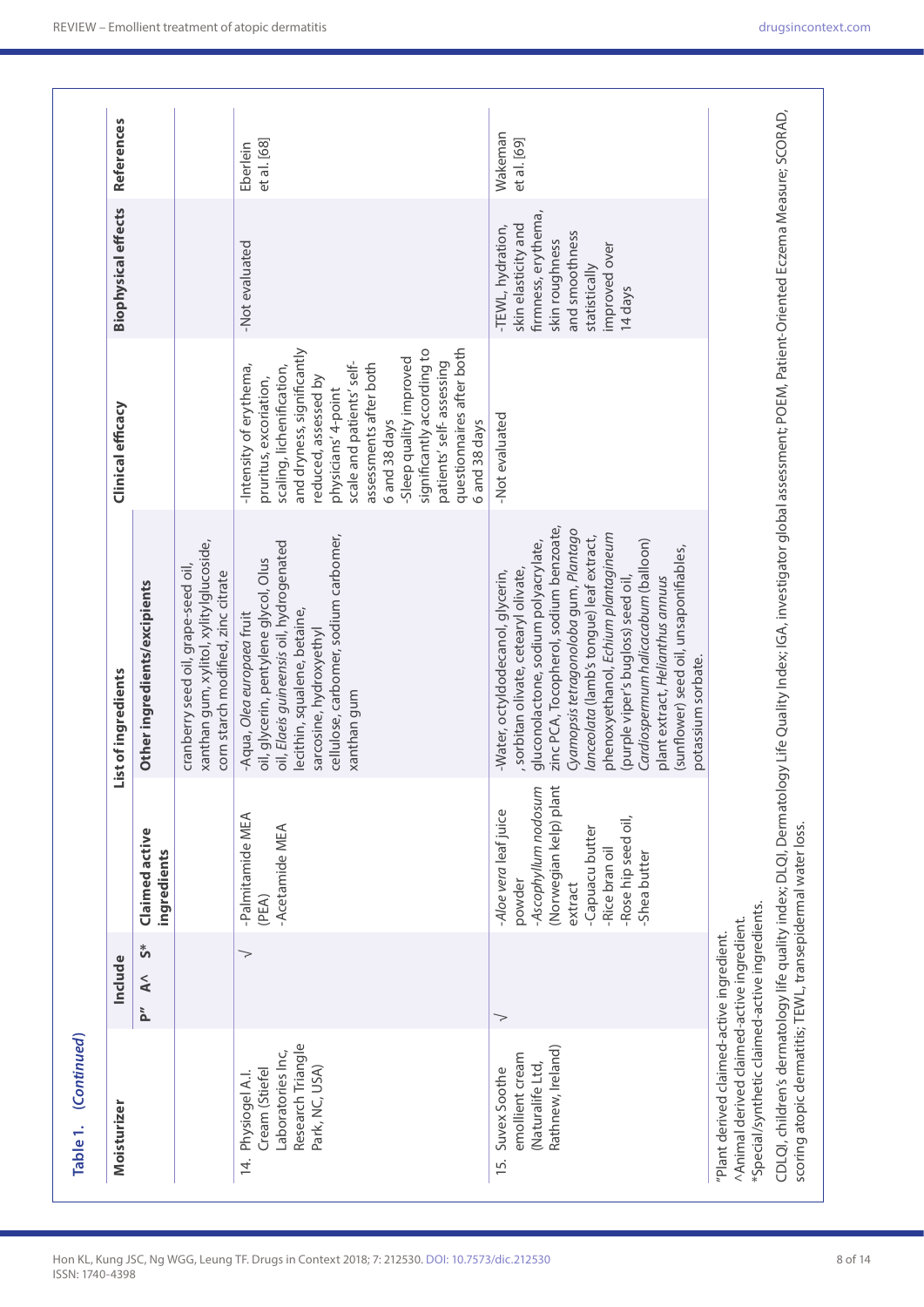fed AD-induced NC/Nga mice with aloe vera gel extracts for 6 weeks resulted in significantly lowered serum IL-5 and IL-10 concentration but increased serum IgE levels [20]. Medicinal properties of the aloe plant may vary due to conditional changes. For example, a study has demonstrated freshly prepared aloe vera is more desirable because the gel is sensitive to enzymatic, oxidative and microbial degradation [16]. Also, the percentage of the plant used in the processed emollient may cause variations in its antimicrobial activities [21]. These may all contribute to the non-unifying results among the limited studies.

## Coconut oil

Coconut oil is another natural plant-derived product commonly added into emollient formulations [22]. To be accurate, it is necessary to indicate whether it is coconut oil or virgin coconut oil (VCO) that is tested as they have significant differences in properties [23]. By cold-press method, VCO is claimed to be more superior than coconut oil as the active components (such as fatty acids) are not lost during the harsh process [23]. Nonetheless, only a few clinical trials have been reported. Using PubMed search (last retrieval date 23/1/2018), there were only two clinical trials done in the Philippines that investigated the effect of topical VCO on AD patients [24,25]. Both studies showed VCO significantly reduced eczema severity. Some antibacterial results have also been found with VCO in the smaller study involving 26 patients [24]. Further, a microbiological study on agar-diffusion plate confirmed the antibacterial effect of VCO on *Staphylococcus aureus*. The activity is contributed by the combined effect of medium-chain fatty acids (MCFAs) and monoglycerides, which disrupt the plasma membrane of bacteria [26]. However, another study demonstrated VCO and HVCO did not show their antibacterial activity against several tested bacteria, including *Staphylococcus aureus* [27]. Further clinical trials are needed before any confirmation on VCO efficacy can be made.

# **Animal products**

#### Lanolin

Lanolin, also known as wool grease/wool wax, is produced from the sebaceous glands of sheep [28–30]. There are different lanolin derivatives in the market, depending on the method of extraction and modification. Though it is often added into emollients for its occlusion effect, there have been very few studies on its efficacy toward AD patients. Most studies investigated its healing effects toward sore nipples of breast-feeding women [31–33] or problems of allergic contact dermatitis caused by the topical application of lanolin [34,35]. Studies have shown a positive association between atopic dermatitis and lanolin contact allergy [36]. Among the limited emollient trials involving lanolin, a randomized controlled trial with 173 preterm infants showed that a daily treatment with an olive oil/lanolin emollient (30% olive oil, 70% lanolin) showed improved skin condition compared with the vehicle (a water-in-oil emollient cream) [37]. However, this study only

investigated its effect toward healthy infants without skin disease. Besides, it was also unsure if the effect of better skin hydration and integrity was contributed by the effect of olive oil or lanolin. In summary, there seems to be substantial evidence that AD patients should avoid daily application of lanolin.

#### Horse oil

Horse oil is a popular folk ingredient used in the cosmetic industry among Asian countries. It is claimed that horse oil has antibacterial, anti-inflammatory and antipruritic actions on the skin [38]. A Korean study (with English abstract) demonstrated the anti-inflammatory effect of horse oil in reducing erythema and IgE level of DNCB-induced contact hypersensitivity in Balb/c mice [38]. Nonetheless, most studies related to the effects of horse oil are only available in Japanese or Korean with no English translations provided, posing difficulties for dermatologists in the field to evaluate and share the results. It is uncertain if horse oil genuinely contains ingredients from the horse, but many products contain urea.

# **Special ingredients**

#### **Ceramides**

Ceramides are lipid molecules found naturally in high concentrations within cell membranes of cells in stratum corneum [9]. Their major function is to maintain the integrity of skin barrier which helps to prevent water loss [39]. Studies have found that the skin of AD patients tend to have lower levels of ceramides [40]. Therefore, the need to restore ceramide levels in AD patients gave rise to the development of ceramide/ceramideprecursor containing emollients [9,41,42]. In fact, ceramidecontaining creams have become the attention of dermatological investigators. A review from different clinical studies using emollient-containing ceramide/pseudoceramide found mostly positive feedback though the results may not be exactly coherent. For example, a group reported improved SCORAD (SCORing Atopic Dermatitis) and a significant decrease in TEWL [43], another reported a decrease in TEWL together with an increase in skin hydration [44], and two reported improvements in skin dryness and hydration but no significant improvement in SCORAD or TEWL [41,45]. Pseudoceramides refer to commercially synthesized ingredients that are added in newer moisturizers. They are claimed to possess anti-inflammatory property, improve skin permeability and antimicrobial barrier function [9,45,46].

#### Natural moisturizing factors

Natural moisturizing factors (NMF) are small molecules which absorb water into the corneocytes thereby hydrating the skin. They are water-soluble filaggrin degradation compound, which are responsible for aggregating keratin filaments to form keratin bundles that maintain the rigid structure of the cells in stratum corneum [5,47,48]. Urea, pyrrolidone carboxylic acid [1,2], glutamic acid and other amino acids are filaggrin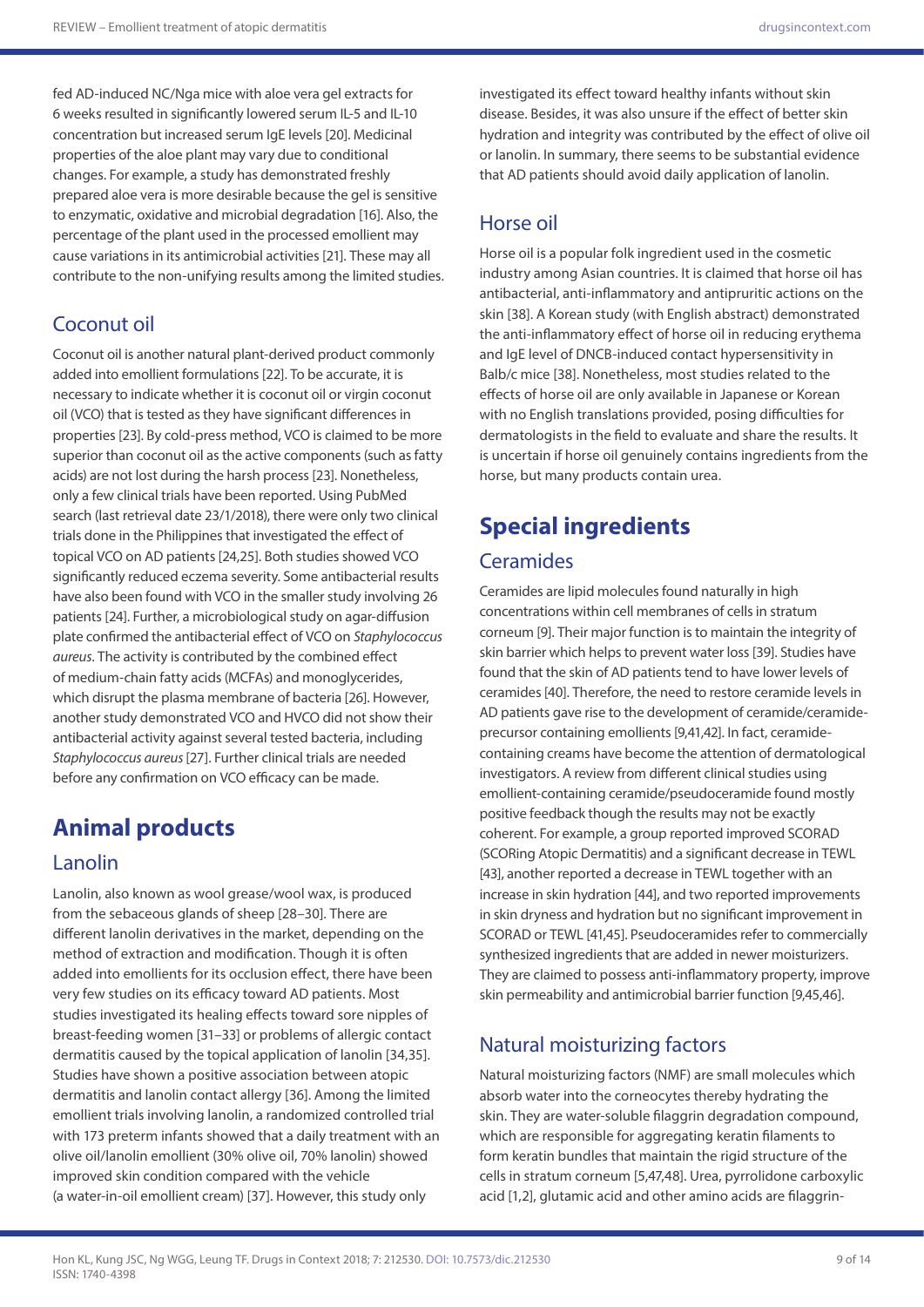degradation products, collectively referred to as the NMF [49]. These components absorb water from the atmosphere to ensure that the superficial layers of the stratum corneum stay hydrated [50]. The intercellular lipid layer helps prevent the loss of NMF by sealing the outside of each corneocyte [49]. In a small cohort, a test emollient-containing NMF (5% urea), ceramide NP and lactate hydrated the skin to a significantly greater extent and for a longer period of time compared to the control emollient [51]. The results of this small open-label study need to be further confirmed with randomized control trials.

#### Antimicrobial peptides

Antimicrobial peptides (AMPs), also called host defense peptides, are part of the innate immune response found among all classes of life. These peptides are potent, broad-spectrum antibiotics which demonstrate potential as novel therapeutic agents. AMPs have been demonstrated to kill Gram-negative and Gram-positive bacteria, enveloped viruses, fungi and even transformed cancerous cells [52]. AMPs may also enhance immunity by functioning as immunomodulators. The modes of action by which antimicrobial peptides kill microbes may differ for different bacterial species [53]. Hon et al. investigated an emollient-containing antimicrobial peptide-like activities with claimed multi-actions on barrier repair, antihistaminergic and antimicrobial effects [54]. The investigators found patients who accept the moisturizer have less area affected, disease intensity and severity than the non-accepting counterpart following its usage. However, significant antimicrobial effects are not demonstrated due to the small sample size. Further randomized trials are needed to evaluate the efficacy of the emollient.

#### Ectoin

Ectoin is an organic osmolyte that has received recent attention. This molecule can be isolated from a wide range of halophilic and halotolerant bacteria that live in extreme conditions [55]. Its function is to provide resistance to the bacteria toward external stresses, mainly dehydration [56] As an osmoprotectant, this molecule is now being studied on human skin with the aim of preventing water loss in dry AD skin through the application of emollient. *In vitro* studies demonstrated water-retaining ability of ectoin [57]. Clinical trials have also been conducted to test the efficacy of this molecule on patients with AD [58,59].

# **Review of studies and patient preferences**

As reported by van Zuuren and colleagues in 2017, the mean duration of clinical studies on emollients (n=77) was 6.7 weeks and mean age of patients 18.6 years [3,60]. The clinical studies ranged from comparing studied product with vehicle or no treatment. Study participants considered the studied product to be more effective in reducing eczema and symptoms of itch compared to control. In addition, participants applying the studied product reported reduced disease severity and flares compared to placebo, vehicle or no moisturizer as assessed by the investigator. Most moisturizers showed some beneficial effects, namely prolonging time to flare, and reducing the number of flares and amount of topical corticosteroids needed to achieve similar reductions in eczema severity. However, the authors found no evidence that one moisturizer is better than the other [3]. Moisturizers themselves were found to have beneficial effects, and combining moisturizers with active topical treatment produced better results when compared to active topical treatment alone [60].

Hon and colleagues studied the practices and preferences of emollient usage in eczema patients and had the following conclusions: doctors remain the most important source of recommendation. The majority of parents and patients think an ideal moisturizer is a nonfragrant, nonherbal, white or transparent cream that needs only to be used 2 to 3 times per day. Compliance may be enhanced if the recommended moisturizer conforms to the parent's/patient's preference [7].

# **Conclusion**

A number of proprietary emollients have undergone trials with clinical data reported in PubMed-indexed journals. Most moisturizers showed some beneficial effects, but there was generally no evidence that one moisturizer is better than the other [3,60]. Choosing an appropriate emollient for AD patients would improve acceptability and adherence for emollient treatment. Physician's recommendation is the primary consideration for patients when selecting a moisturizer/ emollient; therefore, doctors should provide evidence-based information about these emollients.

**Disclosure and potential conflicts of interest:** The authors declare no conflicts of interest. The International Committee of Medical Journal Editors (ICMJE) Potential Conflicts of Interests form for the authors are available for download at: <http://www.drugsincontext.com/wp-content/uploads/2018/03/dic.212530-COI.pdf>

**Copyright:** Copyright © 2018 Hon KL, Kung JSC, Ng WGG, Leung TF. Published by Drugs in Context under Creative Commons License Deed CC BY NC ND 4.0 which allows anyone to copy, distribute, and transmit the article provided it is properly attributed in the manner specified below. No commercial use without permission.

**Correct attribution:** Copyright © 2018 Hon KL, Kung JSC, Ng WGG, Leung TF. [https://doi.org/10.7573/dic.212530.](https://doi.org/10.7573/dic.212530) Published by Drugs in Context under Creative Commons License Deed CC BY NC ND 4.0.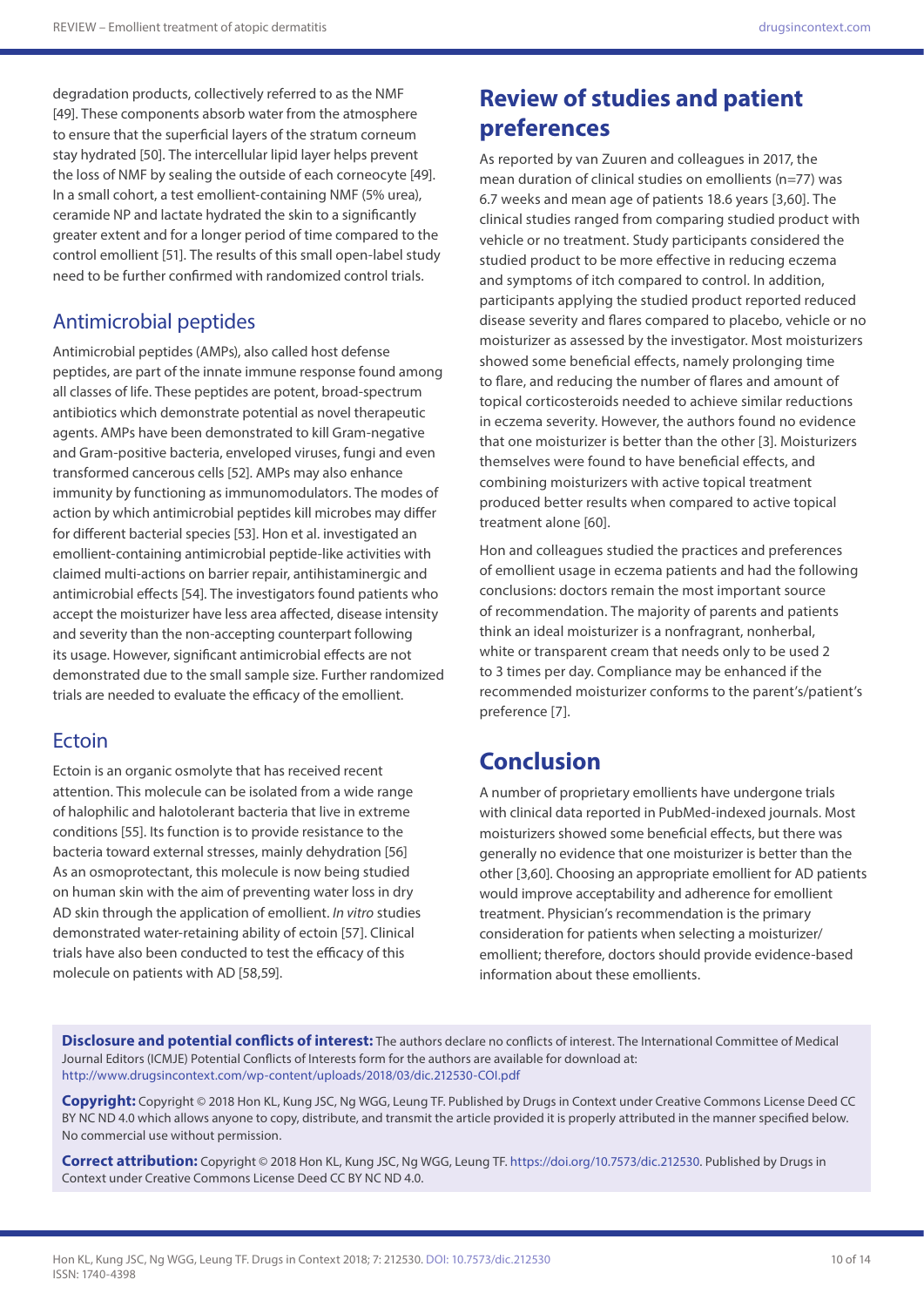**Article URL:** <http://www.drugsincontext.com/emollient-treatment-of-atopic-dermatitis-latest-evidence-and-clinical-considerations>

**Correspondence:** Kam Lun Hon, Department of Paediatrics, The Chinese University of Hong Kong, Hong Kong. [ehon@cuhk.edu.hk](mailto:ehon@cuhk.edu.hk)

**Provenance:** invited; externally peer reviewed.

**Submitted:** 26 January 2018; **Peer review comments to author:** 16 February 2018; **Revised manuscript received:** 11 March 2018; **Accepted:** 14 March 2018; **Publication date:** 17 April 2018.

**Drugs in Context** is published by BioExcel Publishing Ltd. Registered office: Plaza Building, Lee High Road, London, England, SE13 5PT.

BioExcel Publishing Limited is registered in England Number 10038393. VAT GB 252772009.

For all manuscript and submissions enquiries, contact the Editorial office [dic.editorial@bioexcelpublishing.com](mailto:dic.editorial@bioexcelpublishing.com)

For all permissions, rights and reprints, contact David Hughes [david.hughes@bioexcelpublishing.com](mailto:david.hughes@bioexcelpublishing.com)

## **References**

- 1. Leung AK, Hon KL, Robson WL. Atopic dermatitis. Adv Pediatr. 2007;54:241–73. <http://dx.doi.org/10.1016/j.yapd.2007.03.013>
- 2. Leung TN, Hon KL. Eczema therapeutics in children: what do the clinical trials say? Hong Kong Med J. 2015;10. <http://dx.doi.org/10.12809/hkmj144474>
- 3. van Zuuren EJ, Fedorowicz Z, Christensen R, Lavrijsen A, Arents BWM. Emollients and moisturisers for eczema. Cochrane Database Syst Rev. 2017;2:CD012119. <http://dx.doi.org/10.1002/14651858.CD012119.pub2>
- 4. Giam YC, Hebert AA, Dizon MV, Van BH, Tiongco-Recto M, Kim KH, Soebono H,Munasir Z, Diana IA, Luk DCK. A review on the role of moisturizers for atopic dermatitis. Asia Pac Allergy. 2016;6:120–8.<http://dx.doi.org/10.5415/apallergy.2016.6.2.120>
- 5. Hon KL, Leung AK, Barankin B. Barrier repair therapy in atopic dermatitis: an overview. Am J Clin Dermatol. 2013;14:389–99. <http://dx.doi.org/10.1007/s40257-013-0033-9>
- 6. Hon KL, Tsang YC, Pong NH, Lee VW, Luk NM, Chow CM, Leung TF. Patient acceptability, efficacy, and skin biophysiology of a cream and cleanser containing lipid complex with shea butter extract versus a ceramide product for eczema. Hong Kong Med J. 2015;21:417–25. <http://dx.doi.org/10.12809/hkmj144472>
- 7. Hon KL, Wang SS, Pong NH, Leung TF. The ideal moisturizer: a survey of parental expectations and practice in childhood-onset eczema. J Dermatolog Treat. 2013;24:7–12.<http://dx.doi.org/10.3109/09546634.2012.672713>
- 8. Hon KL, Kung JSC, Tsang KYC, Yu JWS, Lee VW, Leung TF. Emollient acceptability in childhood atopic dermatitis: not all emollients are equal? Curr Pediatr Rev. 2017;CPR-83872.<http://dx.doi.org/10.2174/1573396313666170605080034>
- 9. Hon KL, Leung AK. Use of ceramides and related products for childhood-onset eczema. Recent Pat Inflamm Allergy Drug Discov. 2013;7:12–9.<http://dx.doi.org/10.2174/1872213X11307010012>
- 10. Tsang M, Guy RH. Effect of aqueous cream BP on human stratum corneum invivo. Br J Dermatol. 2010;163:954–8. <http://dx.doi.org/10.1111/j.1365-2133.2010.09954.x>
- 11. Mohammed D, Matts PJ, Hadgraft J, Lane ME. Influence of aqueous cream BP on corneocyte size, maturity, skin protease activity, protein content and transepidermal water loss. Brit J Dermatol. 2011;164:1304–10. <http://dx.doi.org/10.1111/j.1365-2133.2011.10338.x>
- 12. Danby SG, Al-Enezi T, Sultan A, Chittock J, Kennedy K, Cork MJ. The effect of aqueous cream BP on the skin barrier in volunteers with a previous history of atopic dermatitis. Br J Dermatol. 2011;165:329–34. <http://dx.doi.org/10.1111/j.1365-2133.2011.10395.x>
- 13. Xu S, Kwa M, Lohman ME, Evers-Meltzer R, Silverberg JI. Consumer preferences, product characteristics, and potentially allergenic ingredients in best-selling moisturizers. JAMA Dermatol. 2017;153:1099–105. <http://dx.doi.org/10.1001/jamadermatol.2017.3046>
- 14. Warshaw EM, Zug KA, Belsito DV, Fowler JF, Jr., DeKoven JG, Sasseville D, Maibach HI, Mathias CGT, DeLeo VA, Taylor JS, Fransway AF, Marks JG Jr, Pratt MD, Zirwas MJ, Geier J, Uter W. Positive patch-test reactions to essential oils in consecutive patients from North America and Central Europe. Dermatitis. 2017;28:246–52.<http://dx.doi.org/10.1097/DER.0000000000000293>
- 15. Dinani N, Patel M, George M. 'Dermatologically tested': what does it really mean? Br J Dermatol. 2017;177:61.
- 16. Zari S, Zari T. A review of four common medicinal plants used to treat eczema. J Med Plants Res. 2015;9:702–11. <http://dx.doi.org/10.5897/JMPR2015.5831>
- 17. Lawrence R, Tripathi P, Jeyakumar E. Isolation, purification and evaluation of antibacterial agents from aloe vera. Braz J Microbiol. 2009;40:906–15.
- 18. de Rodriguez D, Hernández-Castilloa D, Rodríguez-Garcíaa R, Angulo-Sánchezb JL. Antifungal activity in vitro of. aloe vera pulp and liquid fraction against plant pathogenic fungi. Ind Crops Prod. 2005;21:81–7.<http://dx.doi.org/10.1016/j.indcrop.2004.01.002>
- 19. Kim J, Lee I, Park S, Choue R. Effects of Scutellariae radix and aloe vera gel extracts on immunoglobulin E and cytokine levels in atopic dermatitis NC/Nga mice. J Ethnopharmacol. 2010;132:529–32.<http://dx.doi.org/10.1016/j.jep.2010.08.049>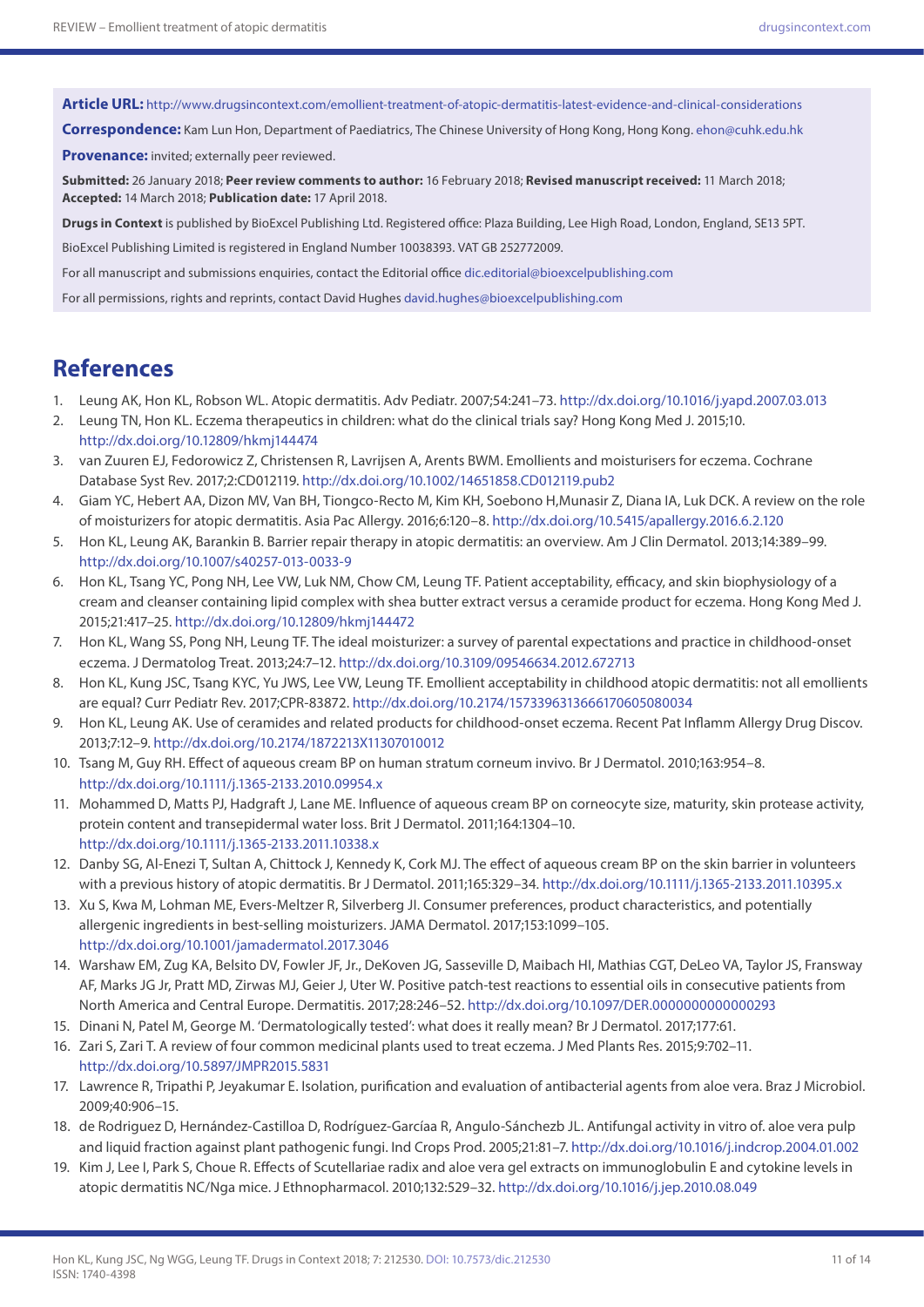- 20. Finberg MJ, Muntingh GL, van Rensburg CE. A comparison of the leaf gel extracts of Aloe ferox and Aloe vera in the topical treatment of atopic dermatitis in Balb/c mice. Inflammopharmacology. 2015;23:337–41. <http://dx.doi.org/10.1007/s10787-015-0251-2>
- 21. Dal'Belo SE, Gaspar LR, Maia Campos PM. Moisturizing effect of cosmetic formulations containing Aloe vera extract in different concentrations assessed by skin bioengineering techniques. Skin Res Technol. 2006;12:241–6. <http://dx.doi.org/10.1111/j.0909-752X.2006.00155.x>
- 22. Desai AS. Coconut oil: the future of atopic dermatitis treatment? Dermatol Ther. 2017;30:10.<http://dx.doi.org/10.1111/dth.12472>
- 23. Marina AM, Man YB, Nazimah SA, Amin I. Antioxidant capacity and phenolic acids of virgin coconut oil. Int J Food Sci Nutr. 2009;60 Suppl 2:114–23.<http://dx.doi.org/10.1080/09637480802549127>
- 24. Verallo-Rowell VM, Dillague KM, Syah-Tjundawan BS. Novel antibacterial and emollient effects of coconut and virgin olive oils in adult atopic dermatitis. Dermatitis. 2008;19:308–15. <https://www.ncbi.nlm.nih.gov/pubmed/19134433>
- 25. Evangelista MT, Abad-Casintahan F, Lopez-Villafuerte L. The effect of topical virgin coconut oil on SCORAD index, transepidermal water loss, and skin capacitance in mild to moderate pediatric atopic dermatitis: a randomized, double-blind, clinical trial. Int J Dermatol. 2014;53:100–8.<http://dx.doi.org/10.1111/ijd.12339>
- 26. Silalahi J, Permata YM, De lux Putra E. Antibacterial activity of hydrolyzed virgin coconut oil. Asian J Pharm Clin Res. 2014;7:90–4. Available at<http://innovareacademics.in/journals/index.php/ajpcr/article/viewFile/1042/9913>
- 27. Nguyen VTA, Le TD, Phan HN, Tran LB. Antibacterial activity of free fatty acids from hydrolyzed virgin coconut oil using lipase from Candida rugosa. J Lipids. 2017;2017:7170162.<http://dx.doi.org/10.1155/2017/7170162>
- 28. Zesch A, Bauer E. [Quantitative aspects of the percutaneous uptake of wool wax alcohols (cetyl alcohol) and paraffins (octadecane) from different ointment bases]. Derm Beruf Umwelt. 1985;33:15–20. PubMed PMID: 3987517
- 29. Admani S, Jacob SE. Allergic contact dermatitis in children: review of the past decade. Curr Allergy Asthma Rep. 2014;14:421. <http://dx.doi.org/10.1007/s11882-014-0421-0>
- 30. Jacob SE. The lanolin-wool wax alcohol update. Dermatologist. 2014;22:20–2.
- 31. Jackson KT, Dennis CL. Lanolin for the treatment of nipple pain in breastfeeding women: a randomized controlled trial. Matern Child Nutr. 2017;13:10. <http://dx.doi.org/10.1111/mcn.12357>
- 32. Saeidi R, Tafazofi M, Gholami M, Mazloom R. New treatment for nipple soreness in breastfeeding mothers: a clinical trial study. Iran J Neonatol. 2015;6:48–51. <http://dx.doi.org/10.22038/IJN.2015.4495>
- 33. Dennis CL, Schottle N, Hodnett E, McQueen K. An all-purpose nipple ointment versus lanolin in treating painful damaged nipples in breastfeeding women: a randomized controlled trial. Breastfeed Med. 2012;7:473–9. <http://dx.doi.org/10.1089/bfm.2011.0121>
- 34. Wakelin SH, Smith H, White IR, Rycroft RJ, McFadden JP. A retrospective analysis of contact allergy to lanolin. Br J Dermatol. 2001;145:28–31. PubMed PMID: 11453903
- 35. Miest RY, Yiannias JA, Chang YH, Singh N. Diagnosis and prevalence of lanolin allergy. Dermatitis. 2013;24:119–23. <http://dx.doi.org/10.1097/DER.0b013e3182937aa4>
- 36. Fransen M, Overgaard LEK, Johansen JD, Thyssen JP. Contact allergy to lanolin: temporal changes in prevalence and association with atopic dermatitis. Contact Dermatitis. 2018;78:70–5.<http://dx.doi.org/10.1111/cod.12872>
- 37. Kiechl-Kohlendorfer U, Berger C, Inzinger R. The effect of daily treatment with an olive oil/lanolin emollient on skin integrity in preterm infants: a randomized controlled trial. Pediatr Dermatol. 2008;25:174–8. <http://dx.doi.org/10.1111/j.1525-1470.2008.00627.x>
- 38. Lee YS, Yoon J-H, Kim B-A, Park CI, Yoo WK, Cho JW, Kim MR. Effects of horse oil on the DNCB-induced contact hypersensitivity in Balb/c mice. Korea J Herbol. 2013;28:77–81. <http://dx.doi.org/10.6116/kjh.2013.28.4.77>
- 39. Tessema EN, Gebre-Mariam T, Neubert RHH, Wohlrab J. Potential applications of phyto-derived ceramides in improving epidermal barrier function. Skin Pharmacol Physiol. 2017;30:115–38. <http://dx.doi.org/10.1159/000464337>
- 40. Agrawal R, Woodfolk JA. Skin barrier defects in atopic dermatitis. Curr Allergy Asthma Rep. 2014;14:433. <http://dx.doi.org/10.1007/s11882-014-0433-9>
- 41. Hon KL, Pong NH, Wang SS, Lee VW, Luk NM, Leung TF. Acceptability and efficacy of an emollient containing ceramide-precursor lipids and moisturizing factors for atopic dermatitis in pediatric patients. Drugs R D. 2013;13:37–42. <http://dx.doi.org/10.1007/s40268-013-0004-x>
- 42. Koh MJ, Giam YC, Liew HM, Foong AY, Chong JH, Wong SMY, Tang MBY, Ho MSL, Tan LS, Mason JM, Cork MJ. Comparison of the simple patient-centric atopic dermatitis scoring system PEST with SCORAD in young children using a ceramide dominant therapeutic moisturizer. Dermatol Ther (Heidelb). 2017;7:383–93.<http://dx.doi.org/10.1007/s13555-017-0186-1>
- 43. Koppes SA, Charles F, Lammers L, Frings-Dresen M, Kezic S, Rustemeyer T. Efficacy of a cream containing ceramides and magnesium in the treatment of mild to moderate atopic dermatitis: a randomized, double-blind, emollient- and hydrocortisone-controlled trial. Acta Derm Venereol. 2016;96:948–53. <http://dx.doi.org/10.2340/00015555-2395>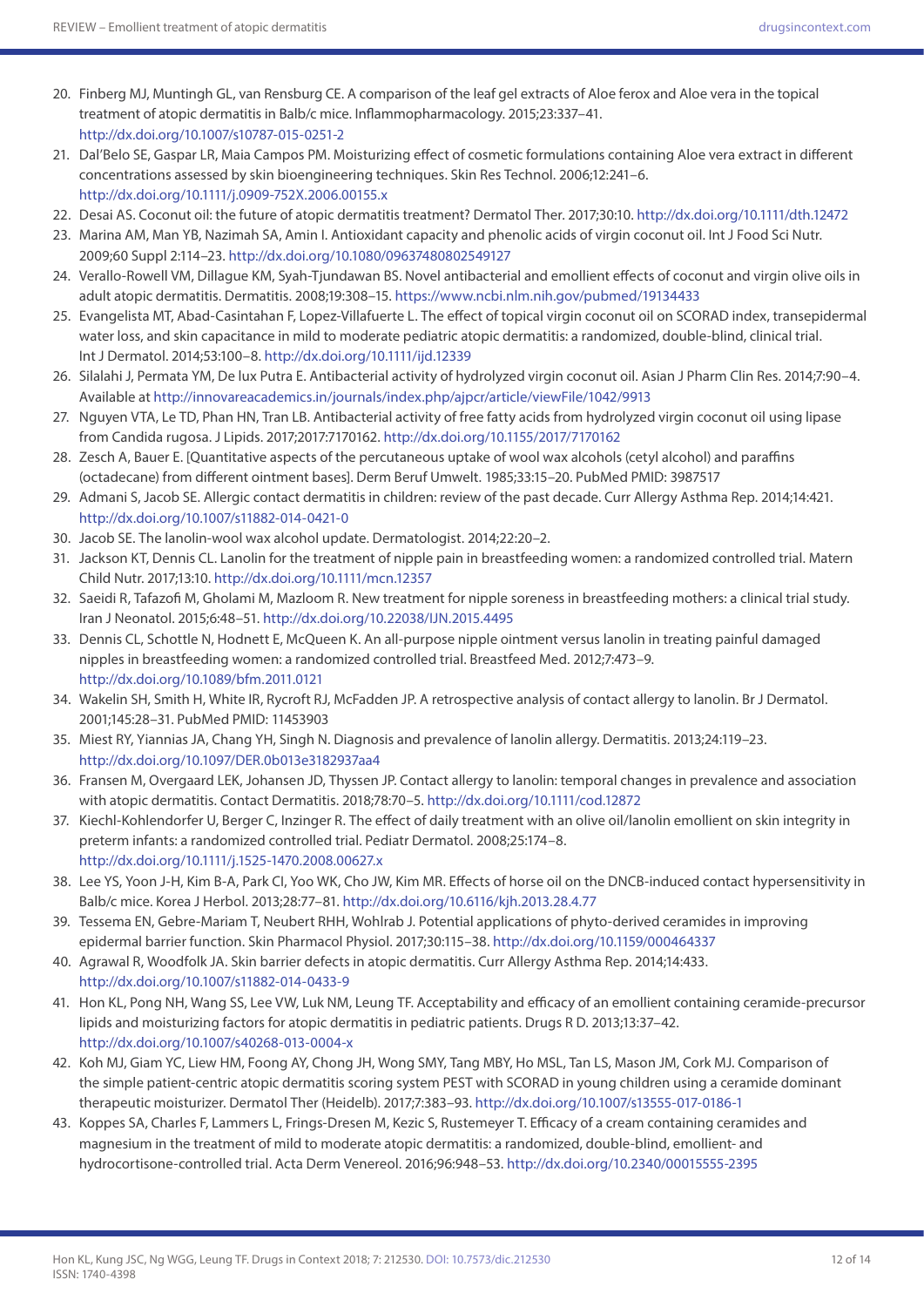- 44. Simpson E, Bohling A, Bielfeldt S, Bosc C, Kerrouche N. Improvement of skin barrier function in atopic dermatitis patients with a new moisturizer containing a ceramide precursor. J Dermatolog Treat. 2013;24:122–5. <http://dx.doi.org/10.3109/09546634.2012.713461>
- 45. Hon KL, Wang SS, Lau Z, Lee HC, Lee KK, Leung TF, Luk NM. Pseudoceramide for childhood eczema: does it work? Hong Kong Med J. 2011;17:132–6. PubMed PMID: 21471593
- 46. Lee SE, Jung MK, Oh SJ, Jeong SK, Lee SH. Pseudoceramide stimulates peroxisome proliferator-activated receptor-alpha expression in a murine model of atopic dermatitis: molecular basis underlying the anti-inflammatory effect and the preventive effect against steroid-induced barrier impairment. Arch Dermatol Res. 2015;307:781–92. <http://dx.doi.org/10.1007/s00403-015-1584-9>
- 47. Chandar P, Nole G, Johnson AW. Understanding natural moisturizing mechanisms: implications for moisturizer technology. Cutis. 2009;84(1 Suppl):2–15. PubMed PMID: 19702109
- 48. Steinert PM, Cantieri JS, Teller DC, Lonsdale-Eccles JD, Dale BA. Characterization of a class of cationic proteins that specifically interact with intermediate filaments. Proc Natl Acad Sci USA. 1981;78:4097–101. PMCID: PMC319733
- 49. Robinson M, Visscher M, Laruffa A, Wickett R. Natural moisturizing factors (NMF) in the stratum corneum (SC). I. Effects of lipid extraction and soaking. J Cosmet Sci. 2010;61:13–22. PubMed PMID: 20211113
- 50. Warner RR, Boissy YL, Lilly NA, Spears MJ, McKillop K, Marshall JL, Stone KJ. Water disrupts stratum corneum lipid lamellae: damage is similar to surfactants. J Invest Dermatol. 1999;113:960–6. <http://dx.doi.org/10.1046/j.1523-1747.1999.00774.x>
- 51. Danby SG, Brown K, Higgs-Bayliss T, Chittock J, Albenali L, Cork MJ. The effect of an emollient containing urea, ceramide NP, and lactate on skin barrier structure and function in older people with dry skin. Skin Pharmacol Physiol. 2016;29:135–47. <http://dx.doi.org/10.1159/000445955>
- 52. Reddy KV, Yedery RD, Aranha C. Antimicrobial peptides: premises and promises. Int J Antimicrob Agents. 2004;24:536–47. <http://dx.doi.org/10.1016/j.ijantimicag.2004.09.005>
- 53. O'Driscoll NH, Labovitiadi O, Cushnie TP, Matthews KH, Mercer DK, Lamb AJ. Production and evaluation of an antimicrobial peptide-containing wafer formulation for topical application. Curr Microbiol. 2013;66:271–8. <http://dx.doi.org/10.1007/s00284-012-0268-3>
- 54. Hon KL, Kung JSC, Tsang KYC, Yu JWS, Lee VW, Leung TF. Testing the actions of a multi-action emollient: patient acceptability determines product efficacy. Curr Pediatr Rev. 2017;CPR-86940.
- 55. Wang D, Beck LA. Immunologic targets in atopic dermatitis and emerging therapies: an update. Am J Clin Dermatol. 2016;17:425–43. <http://dx.doi.org/10.1007/s40257-016-0205-5>
- 56. Bownik A, Stepniewska Z. Ectoine as a promising protective agent in humans and animals. Arh Hig Rada Toksikol. 2016;67:260–5. <http://dx.doi.org/10.1515/aiht-2016-67-2837>
- 57. Graf R, Anzali S, Buenger J, Pfluecker F, Driller H. The multifunctional role of ectoine as a natural cell protectant. Clin Dermatol. 2008;26:326–33. <http://dx.doi.org/10.1016/j.clindermatol.2008.01.002>
- 58. Marini A, Reinelt K, Krutmann J, Bilstein A. Ectoine-containing cream in the treatment of mild to moderate atopic dermatitis: a randomised, comparator-controlled, intra-individual double-blind, multi-center trial. Skin Pharmacol Physiol. 2014;27:57–65. <http://dx.doi.org/10.1159/000351381>
- 59. Wilkowska A, Grubska-Suchanek E, Nowicki R. Evaluation of safety and efficacy of Dermaveel in treatment of atopic dermatitis. Alergol Polska. 2015;2:128–33. <http://dx.doi.org/10.1016/j.alergo.2015.09.001>
- 60. van Zuuren EJ, Fedorowicz Z, Arents BWM. Performance and tolerability of the moisturizers cetaphil((R)) and excipial((R)) in atopic dermatitis: what is the evidence based on randomized trials? Dermatol Ther (Heidelb). 2017;7:331–47. <http://dx.doi.org/10.1007/s13555-017-0184-3>
- 61. Hon KL, Ching GK, Leung TF, Choi CY, Lee KK, Ng PC. Estimating emollient usage in patients with eczema. Clin Exp Dermatol. 2010;35:22–6.<http://dx.doi.org/10.1111/j.1365-2230.2009.03341.x>
- 62. Wiren K, Nohlgard C, Nyberg F, Holm L, Svensson M, Johannesson A, Wallberg P, Berne B, Edlund F, Lodén M. Treatment with a barrier-strengthening moisturizing cream delays relapse of atopic dermatitis: a prospective and randomized controlled clinical trial. J Eur Acad Dermatol Venereol. 2009;23:1267–72.<http://dx.doi.org/10.1111/j.1468-3083.2009.03303.x>
- 63. Seghers AC, Cai SC, Ho MS, Giam YC, Tan L, Gronhagen CM, Tang MBY. Evaluation of a pseudoceramide moisturizer in patients with mild-to-moderate atopic dermatitis. Dermatol Ther (Heidelb). 2014;4:83–92. <http://dx.doi.org/10.1007/s13555-014-0048-z>
- 64. Moss J. The effect of 3 moisturisers on skin surface hydration: electrical conductance (Skicon-200), capacitance (Corneometer CM420), and transepidermal water loss (TEWL). Skin Res Technol. 1996;2:32–6. <http://dx.doi.org/10.1111/j.1600-0846.1996.tb00052.x>
- 65. Sugarman JL, Parish LC. Efficacy of a lipid-based barrier repair formulation in moderate-to-severe pediatric atopic dermatitis. J Drugs Dermatol. 2009;8:1106–11. PubMed PMID: 20027938